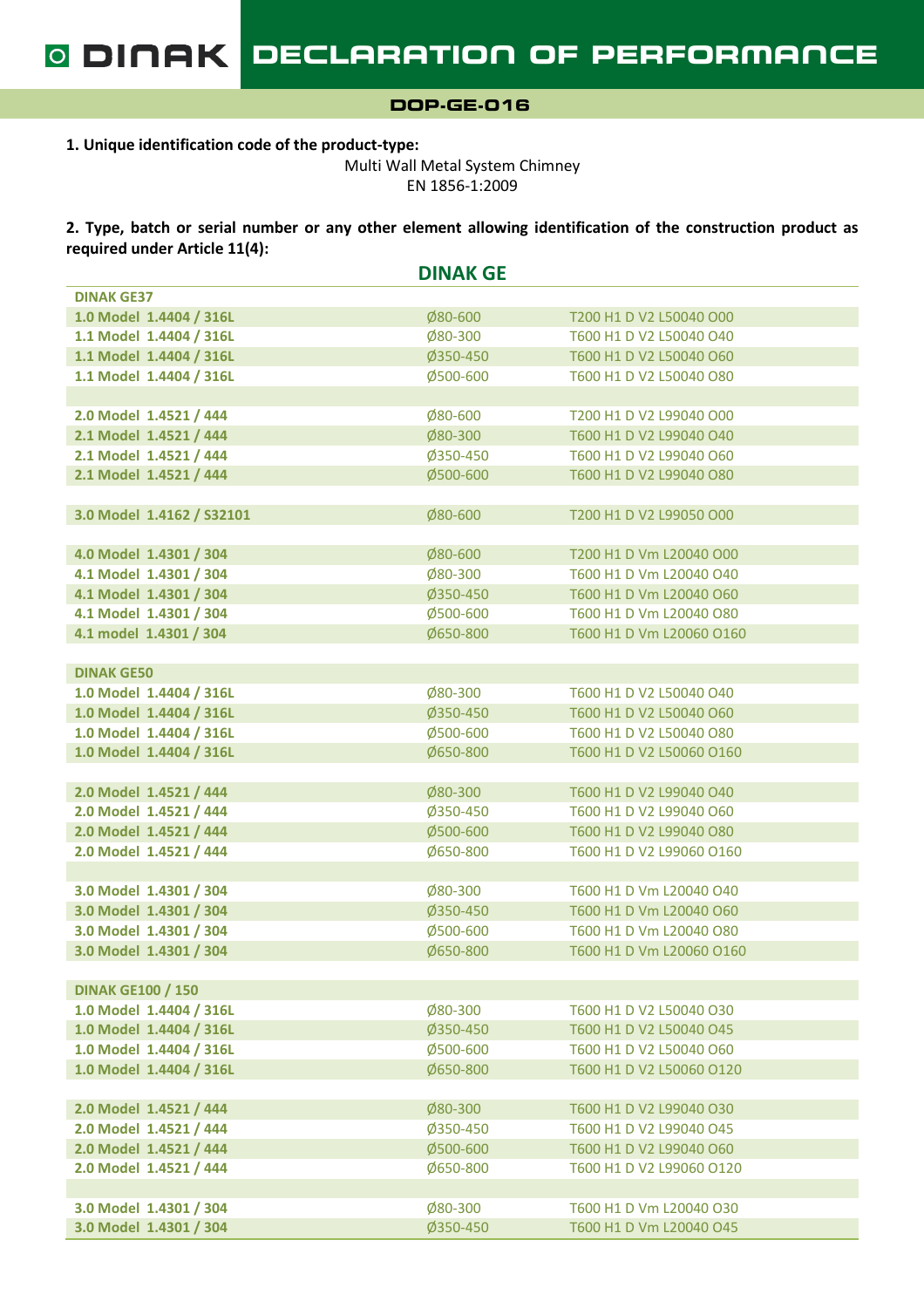DECLARATION OF PERFORMANCE 0 DINAK I

|                        | DOP.GE.016 |                         |  |
|------------------------|------------|-------------------------|--|
|                        |            |                         |  |
| 3.0 Model 1.4301 / 304 | 0500-600   | T600 H1 D Vm L20040 O60 |  |

3.0 Model 1.4301 / 304 Ø650-800 T600 H1 D Vm L20060 O120

3. Intended use or uses of the construction product, in accordance with the applicable harmonised technical specification, as foreseen by the manufacturer:

Convey the products of combustion from heating appliances to the outside atmosphere

4. Name, registered trade name or registered trade mark and contact address of the manufacturer as required under Article 11(5):

> DINAK S.A. Camiño do Laranxo, 19 36216, Vigo (SPAIN) dinak@dinak.com tlf: +34 986 452 526

5. Where applicable, name and contact address of the authorised representative whose mandate covers the tasks specified in Article 12(2):

Not applicable

6. System or systems of assessment and verification of constancy of performance of the construction product as set out in CPR, Annex V:

> System 2+ System 4 (for terminals)

7. Notified factory production control certification body TÜV SÜD Industrie Service GmbH, No.0036, performed the initial inspection of the manufacturing plant and of factory production control and the continous surveillance, assessment and evaluation of factory production control and issued the certificate of conformity of the factory production control

### 8. Declared performance

| <b>Essential Characteristics</b>        | <b>Performance</b>                                                                                                                                     | <b>Harmonized technical</b><br>specification |
|-----------------------------------------|--------------------------------------------------------------------------------------------------------------------------------------------------------|----------------------------------------------|
| <b>Compressive strength</b>             | Up to 17 m (See annex)                                                                                                                                 | EN 1856-1:2009                               |
| Chimney Sections, fittings and supports | See annex                                                                                                                                              |                                              |
| <b>Resistance to fire</b>               | <b>GE37</b><br>Models 1.0, 2.0, 3.0 and 4.0:<br>$\emptyset$ 80-300: T200 - O00                                                                         | EN 1856-1:2009                               |
|                                         | Models 1.1, 2.1:<br>$\emptyset$ 80-300: T600 - O40<br>$\emptyset$ 350-450: T600 - O60<br>$\emptyset$ 500-600: T600 - O80                               |                                              |
|                                         | Model 4.1:<br>$\emptyset$ 80-300: T600 - O40<br>$\emptyset$ 350-450: T600 - O60<br>$\emptyset$ 500-600: T600 - O80<br>$\emptyset$ 650-800: T600 - O160 |                                              |
|                                         | <b>GE50</b><br>Models 1.0, 2.0, and 3.0:<br>$\emptyset$ 80-300: T600 - O40                                                                             |                                              |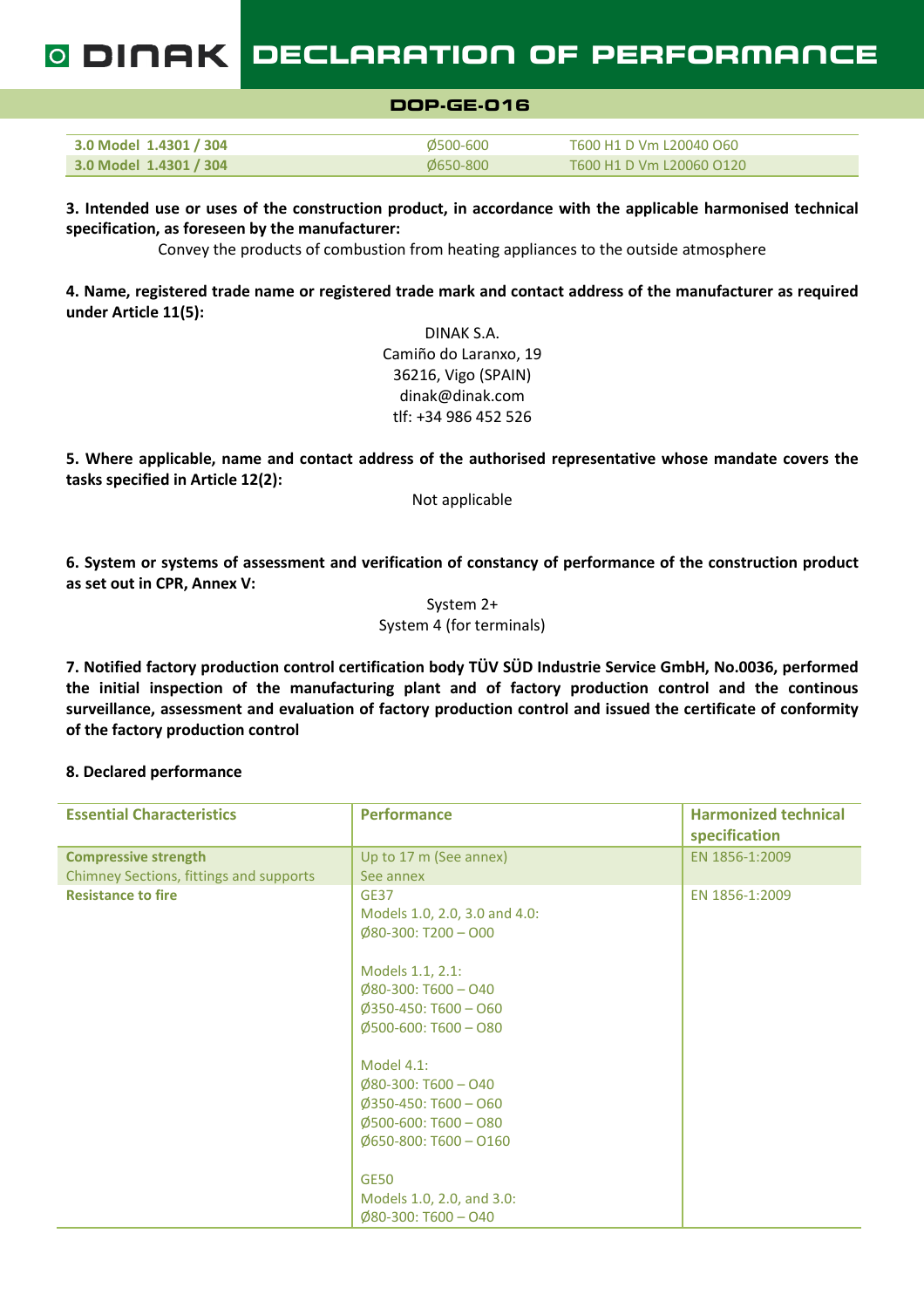O DINAK DECLARATION OF PERFORMANCE

|                                                                                     | <b>DOP.GE.016</b>                                                         |                |
|-------------------------------------------------------------------------------------|---------------------------------------------------------------------------|----------------|
|                                                                                     | $\emptyset$ 350-450: T600 - O60                                           |                |
|                                                                                     | $\emptyset$ 500-600: T600 - O80<br>$\emptyset$ 650-800: T600 - O160       |                |
|                                                                                     | GE100 / 150<br>Models 1.0, 2.0 and 3.0:                                   |                |
|                                                                                     | $\emptyset$ 80-300: T600 - O30<br>$\emptyset$ 350-450: T600 - O45         |                |
|                                                                                     | $\emptyset$ 500-600: T600 - O60<br>$\emptyset$ 650-800: T600 - O120       |                |
| <b>Gas tightness/leakage</b>                                                        | <b>GE37</b><br>Models 1.0, 1.1, 2.0, 2.1, 3.0, 4.0 and 4.1: H1            | EN 1856-1:2009 |
|                                                                                     | <b>GE50</b>                                                               |                |
|                                                                                     | Models 1.0, 2.0 and 3.0: H1                                               |                |
|                                                                                     | GE100 / 150<br>Models 1.0, 2.0 and 3.0: H1                                |                |
| Flow resistance of chimney sections,<br>fittings and terminals                      | According to EN 13384-1                                                   | EN 1856-1:2009 |
| <b>Thermal resistance</b>                                                           | <b>GE37</b><br>Ø80-800: 0.287 - 0.388 m <sup>2</sup> K/W tested at 200ºC  | EN 1856-1:2009 |
|                                                                                     | <b>GE50</b>                                                               |                |
|                                                                                     | Ø80-800: 0.351 - 0.522 m <sup>2</sup> K/W tested at 200ºC                 |                |
|                                                                                     | GE100<br>Ø80-800: 0.543 – 0.967 m <sup>2</sup> K/W tested at 200ºC        |                |
|                                                                                     |                                                                           |                |
|                                                                                     | <b>GE150</b><br>Ø80-800: 0.675 – 1.380 m <sup>2</sup> K/W tested at 200ºC |                |
| <b>Thermal shock resistance</b><br>Soot fire resistance                             | <b>GE37</b>                                                               | EN 1856-1:2009 |
|                                                                                     | Models 1.0, 1.1, 2.0, 2.1, 3.0, 4.0 and 4.1: No<br><b>GE50</b>            |                |
|                                                                                     | Models 1.0, 2.0 and 3.0: No<br>GE100 / 150                                |                |
|                                                                                     | Models 1.0, 2.0 and 3.0: No                                               |                |
| Thermal performance under normal<br>operating conditions                            | <b>GE37</b><br>Models 1.0, 2.0, 3.0 and 4.0:: T200                        |                |
|                                                                                     | Models 1.1, 2.1 and 4.1: T600                                             |                |
|                                                                                     | <b>GE50</b><br>Models 1.0, 2.0 and 3.0: T600                              |                |
|                                                                                     | GE100 / 150<br>Models 1.0, 2.0 and 3.0: T600                              |                |
| Flexural tensile strength (only for means of<br>connection for chimney sections and | 0 m (to keep the outer wall compensator<br>properties) (see annex)        | EN 1856-1:2009 |
| fittings)                                                                           |                                                                           |                |
| <b>Non vertical installation</b>                                                    | Maximum offset between supports: 3 m at 90 <sup>o</sup><br>(see annex)    | EN 1856-1:2009 |
| <b>Components subject to wind load</b>                                              | Maximum free standing height: 1 m above last<br>support (see annex)       | EN 1856-1:2009 |
|                                                                                     | Maximum spacing between lateral supports: 3 m<br>(see annex)              |                |
| <b>Durability</b>                                                                   |                                                                           | EN 1856-1:2009 |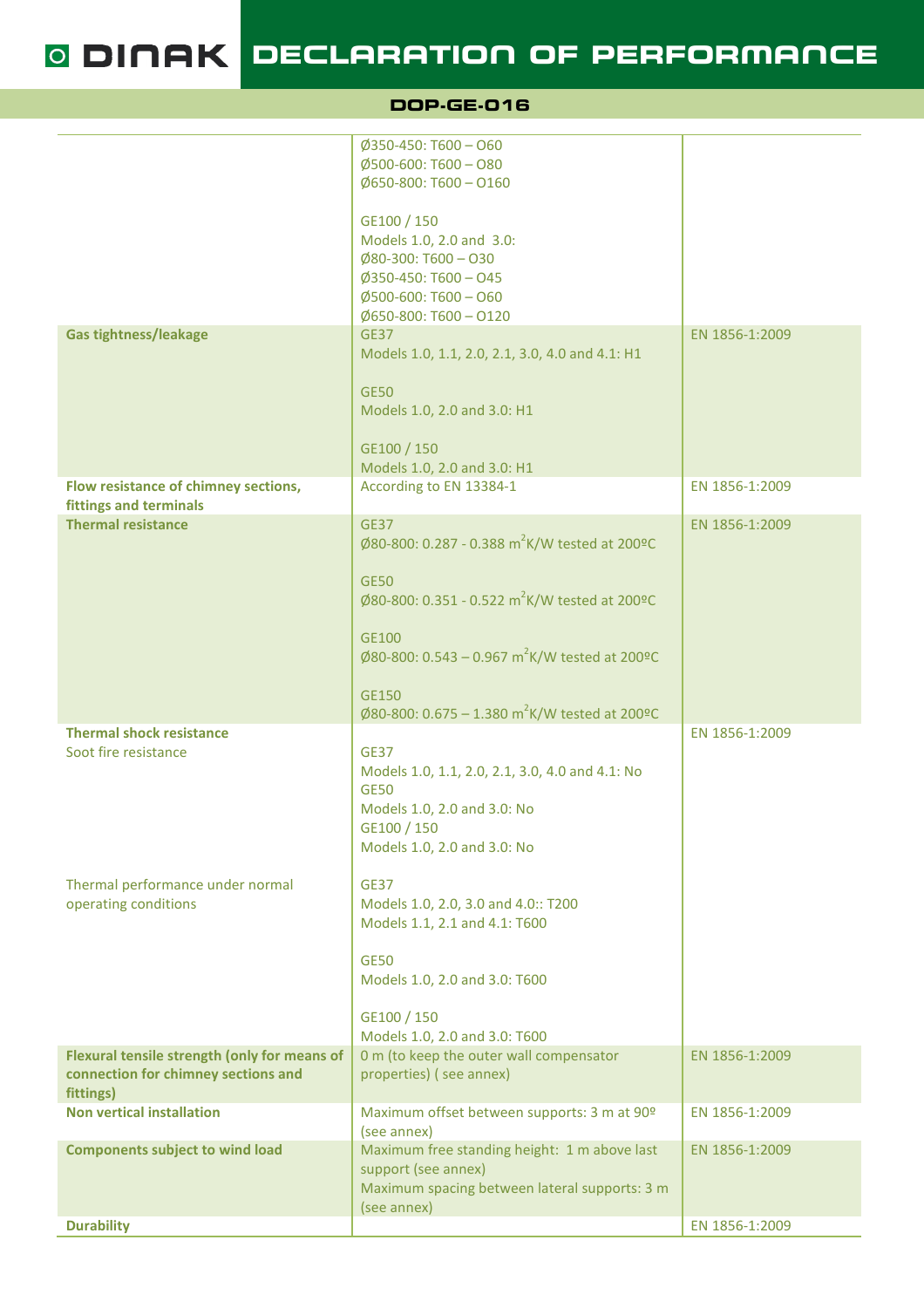O DINAK DECLARATION OF PERFORMANCE

DOP-GE-016

| Water and vapour diffusion resistance | <b>GE37</b><br>Models 1.0, 1.1, 2.0, 2.1, 3.0, 4.0 and 4.1: Yes<br><b>GE50</b><br>Models 1.0, 2.0 and 3.0: Yes<br>GE100 / 150<br>Models 1.0, 2.0 and 3.0: Yes                                      |                |
|---------------------------------------|----------------------------------------------------------------------------------------------------------------------------------------------------------------------------------------------------|----------------|
| Condensate penetration resistance     | <b>GE37</b><br>Models 1.0, 1.1, 2.0, 2.1, 3.0, 4.0 and 4.1: No<br><b>GE50</b><br>Models 1.0, 2.0 and 3.0: No<br>GE100 / 150<br>Models 1.0, 2.0 and 3.0: No                                         |                |
| <b>Against corrosion</b>              | <b>GE37</b><br>Models 1.0, 1.1, 2.0, 2.1 and 3.0: V2<br>Models 4.0 and 4.1: Vm<br><b>GE50</b><br>Models 1.0 and 2.0: V2<br>Model 3.0: Vm<br>GE100 / 150<br>Models 1.0 and 2.0: V2<br>Model 3.0: Vm |                |
| <b>Freeze thaw resistance</b>         | <b>Yes</b>                                                                                                                                                                                         | EN 1856-1:2009 |

9. The performance of the product identified in points 1 and 2 is in conformity with the declared performance in point 8.

This declaration of performance is issued under the sole responsibility of the manufacturer identified in point 4. Signed for and on behalf of the manufacturer by:

Íñigo A. Canoa (General Manager) **Vigo, 6th June 2013**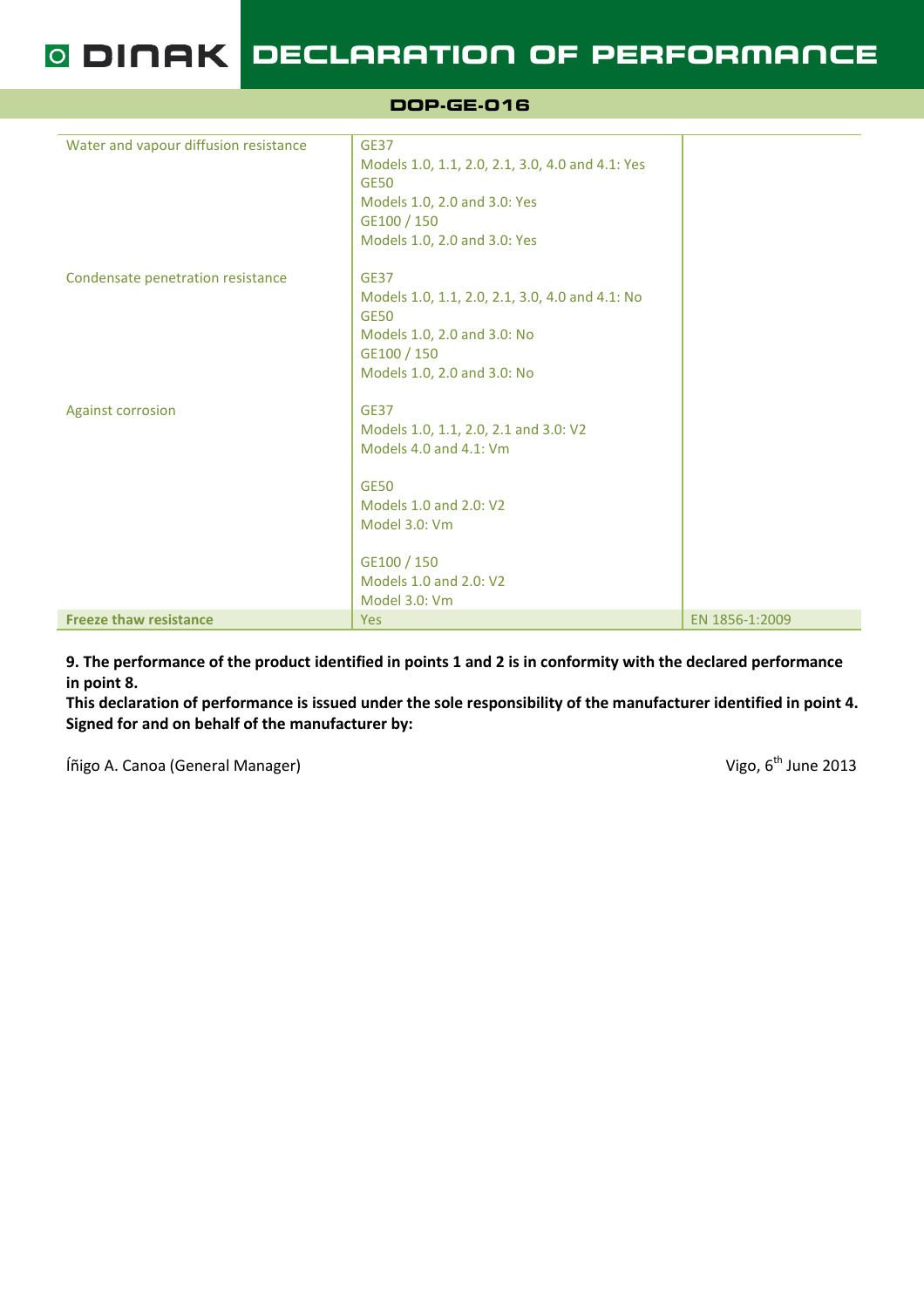

|         |               |                |                             |                                                               |                | <b>DINAK GE</b>          |                         |                                                               |               |  |  |  |
|---------|---------------|----------------|-----------------------------|---------------------------------------------------------------|----------------|--------------------------|-------------------------|---------------------------------------------------------------|---------------|--|--|--|
|         |               |                | <b>COMPRESSIVE STRENGTH</b> |                                                               |                |                          | <b>TENSILE STRENGHT</b> |                                                               |               |  |  |  |
|         |               |                |                             | Height - Size D (m)                                           |                | Height (m)               |                         |                                                               |               |  |  |  |
|         | Outer<br>wall |                |                             | 1.4301 / 304<br>1.4404 / 316L<br>1.4521 / 444<br>1.4016 / 430 |                |                          |                         | 1.4301 / 304<br>1.4404 / 316L<br>1.4521 / 444<br>1.4016 / 430 |               |  |  |  |
|         | Model         | <b>GE 37</b>   | GE 50                       | GE 100                                                        | GE 150         | <b>GE 37</b>             | GE 50                   | GE 100                                                        | <b>GE 150</b> |  |  |  |
|         | 80            | 17             | 12                          | 5                                                             | $\overline{c}$ | 0                        | 0                       | 0                                                             | 0             |  |  |  |
|         | 100           | 15             | 11                          | 4                                                             | 3              | $\mathbf 0$              | $\mathbf 0$             | $\Omega$                                                      | $\Omega$      |  |  |  |
|         | 125           | 13             | 10                          | $\overline{4}$                                                | 3              | $\mathbf 0$              | $\mathbf 0$             | $\Omega$                                                      | $\Omega$      |  |  |  |
|         | 150           | 11             | 9                           | $\overline{4}$                                                | 3              | $\mathbf 0$              | $\mathbf 0$             | $\mathbf 0$                                                   | $\mathbf 0$   |  |  |  |
|         | 175           | 10             | 8                           | $\overline{4}$                                                | $\overline{c}$ | $\mathbf 0$              | $\mathbf 0$             | $\mathbf 0$                                                   | $\mathbf 0$   |  |  |  |
|         | 200           | 9              | $\overline{7}$              | $\overline{4}$                                                | $\overline{c}$ | $\mathbf 0$              | $\mathbf 0$             | $\Omega$                                                      | $\Omega$      |  |  |  |
|         | 250           | $\overline{7}$ | 6                           | 3                                                             | $\overline{c}$ | $\mathbf 0$              | $\mathbf 0$             | $\Omega$                                                      | $\Omega$      |  |  |  |
|         | 300           | 6              | 6                           | 3                                                             | $\overline{2}$ | $\mathbf 0$              | $\mathbf 0$             | $\Omega$                                                      | $\Omega$      |  |  |  |
| ND (mm) | 350           | $\overline{7}$ | 5                           | 3                                                             | $\overline{2}$ | $\mathbf 0$              | $\mathbf 0$             | $\Omega$                                                      | $\mathbf 0$   |  |  |  |
|         | 400           | 6              | 5                           | 3                                                             | 3              | $\mathbf 0$              | $\mathbf 0$             | $\Omega$                                                      | $\mathbf 0$   |  |  |  |
|         | 450           | 5              | $\overline{4}$              | $\overline{2}$                                                | 3              | $\mathbf 0$              | $\mathbf 0$             | $\Omega$                                                      | $\mathbf 0$   |  |  |  |
|         | 500           | 5              | $\overline{4}$              | 4                                                             | $\overline{2}$ | $\mathbf 0$              | $\mathbf 0$             | $\mathbf 0$                                                   | $\mathbf 0$   |  |  |  |
|         | 550           | 4              | 4                           | 3                                                             | $\overline{c}$ | $\mathbf 0$              | $\mathbf 0$             | $\Omega$                                                      | $\Omega$      |  |  |  |
|         | 600           | 4              | 6                           | 3                                                             | $\overline{2}$ | $\mathbf 0$              | $\mathbf 0$             | $\mathbf 0$                                                   | $\mathbf 0$   |  |  |  |
|         | 650           | ٠              | 5                           | 3                                                             | $\overline{c}$ | ٠                        | $\Omega$                | $\Omega$                                                      | $\Omega$      |  |  |  |
|         | 700           | $\blacksquare$ | 4                           | 3                                                             | $\overline{2}$ | $\overline{\phantom{a}}$ | $\mathbf 0$             | $\Omega$                                                      | $\Omega$      |  |  |  |
|         | 750           | $\blacksquare$ | 4                           | $\overline{2}$                                                | $\overline{c}$ | $\overline{\phantom{a}}$ | $\mathbf 0$             | 0                                                             | $\mathbf 0$   |  |  |  |
|         | 800           | ٠              | 4                           | $\overline{2}$                                                | $\overline{c}$ | $\overline{\phantom{a}}$ | $\mathbf 0$             | $\Omega$                                                      | $\Omega$      |  |  |  |



|         |               | <b>NON VERTICAL INSTALLATION</b> |                                              |                              |               |                                                               |       |        |               |  |  |  |
|---------|---------------|----------------------------------|----------------------------------------------|------------------------------|---------------|---------------------------------------------------------------|-------|--------|---------------|--|--|--|
|         |               |                                  | Maximum deflection $\alpha$ ( <sup>o</sup> ) |                              |               | Maximum length of the slope - Size $E(m)$                     |       |        |               |  |  |  |
|         | Outer<br>wall |                                  | 1.4404 / 316L<br>1.4521 / 444                | 1.4301 / 304<br>1.4016 / 430 |               | 1.4301 / 304<br>1.4404 / 316L<br>1.4521 / 444<br>1.4016 / 430 |       |        |               |  |  |  |
|         | Model         | <b>GE 37</b>                     | GE 50                                        | <b>GE 100</b>                | <b>GE 150</b> | <b>GE 37</b>                                                  | GE 50 | GE 100 | <b>GE 150</b> |  |  |  |
|         | 80            | 90                               | 90                                           | 90                           | 90            | 3                                                             | 3     | 3      | 3             |  |  |  |
|         | 100           | 90                               | 90                                           | 90                           | 90            | 3                                                             | 3     | 3      | 3             |  |  |  |
|         | 125           | 90                               | 90                                           | 90                           | 90            | 3                                                             | 3     | 3      | 3             |  |  |  |
|         | 150           | 90                               | 90                                           | 90                           | 90            | 3                                                             | 3     | 3      | 3             |  |  |  |
|         | 175           | 90                               | 90                                           | 90                           | 90            | 3                                                             | 3     | 3      | 3             |  |  |  |
|         | 200           | 90                               | 90                                           | 90                           | 90            | 3                                                             | 3     | 3      | 3             |  |  |  |
|         | 250           | 90                               | 90                                           | 90                           | 90            | 3                                                             | 3     | 3      | 3             |  |  |  |
|         | 300           | 90                               | 90                                           | 90                           | 90            | 3                                                             | 3     | 3      | 3             |  |  |  |
| ND (mm) | 350           | 90                               | 90                                           | 90                           | 90            | 3                                                             | 3     | 3      | 3             |  |  |  |
|         | 400           | 90                               | 90                                           | 90                           | 90            | 3                                                             | 3     | 3      | 1             |  |  |  |
|         | 450           | 90                               | 90                                           | 90                           | 90            | 3                                                             | 3     | 3      | 1             |  |  |  |
|         | 500           | 90                               | 90                                           | 90                           | 90            | 3                                                             | 3     | 1      | 1             |  |  |  |
|         | 550           | 90                               | 90                                           | 90                           | 90            | 3                                                             | 3     | 1      | 1             |  |  |  |
|         | 600           | 90                               | 90                                           | 90                           | 90            | 3                                                             | 1     | 1      | 1             |  |  |  |
|         | 650           | ÷.                               | 90                                           | 90                           | 90            | ÷.                                                            | 1     | 1      | 1             |  |  |  |
|         | 700           | ÷.                               | 90                                           | 90                           | 90            | ÷.                                                            | 1     | 1      | 1             |  |  |  |
|         | 750           | L.                               | 90                                           | 90                           | 90            | $\blacksquare$                                                | 1     | 1      | 1             |  |  |  |
|         | 800           | $\overline{\phantom{0}}$         | 90                                           | 90                           | 90            | $\blacksquare$                                                | 1     | 1      | 1             |  |  |  |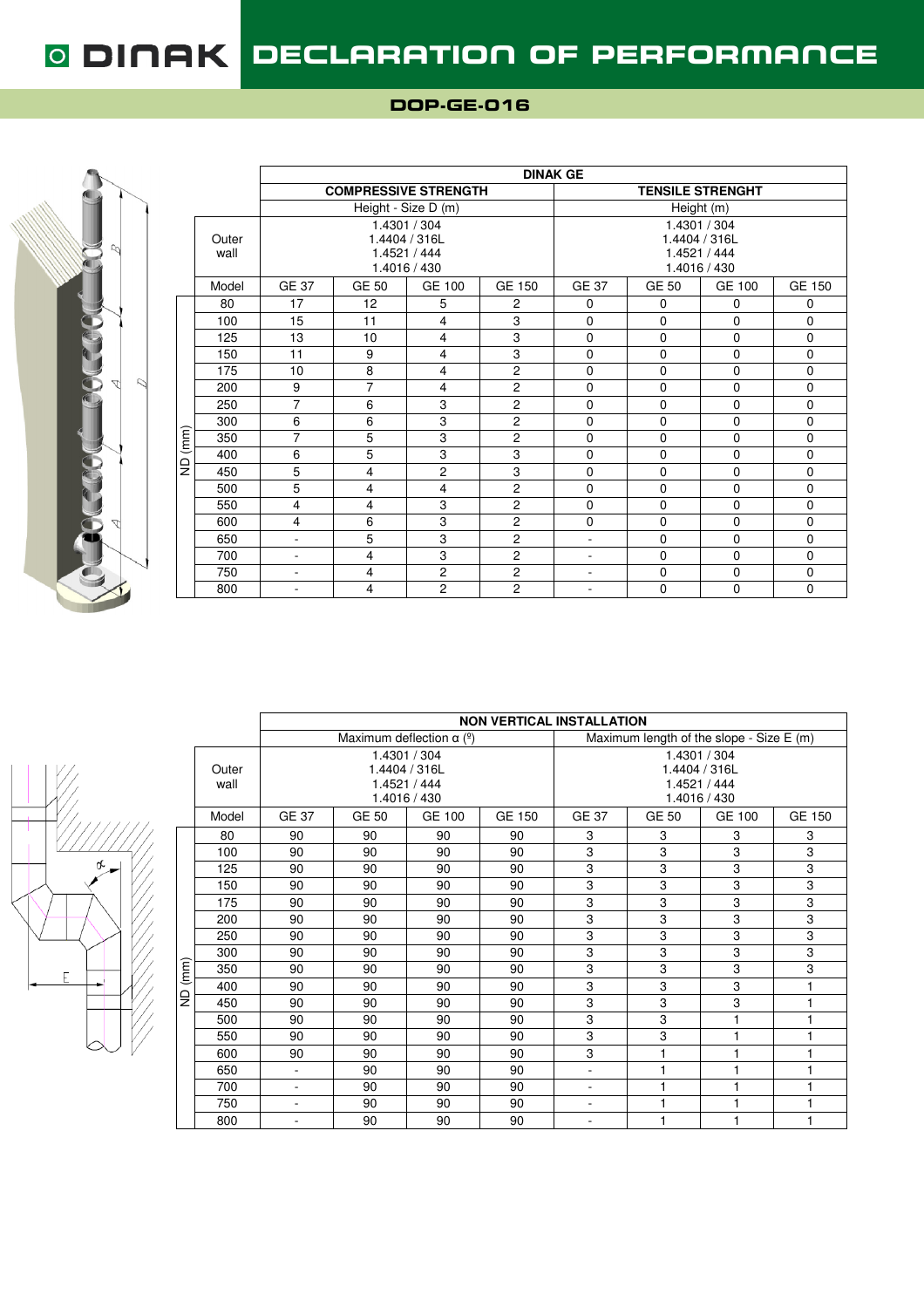$\overline{1}$ 



|         |               | <b>WIND LOAD RESISTANCE</b> |                                                                            |                              |               |                          |                                                               |               |               |  |  |  |
|---------|---------------|-----------------------------|----------------------------------------------------------------------------|------------------------------|---------------|--------------------------|---------------------------------------------------------------|---------------|---------------|--|--|--|
|         |               |                             | CONFIGURATION 1: WALL SUPPORTS 080 WITH A FLAT WALL SUPPORT 086 AL HIGHEST |                              |               | <b>POSITION</b>          |                                                               |               |               |  |  |  |
|         |               |                             | Maximum number of straight elements (020)<br>between supports              | A(m)                         |               |                          | Maximum length from last support<br>B(m)                      |               |               |  |  |  |
|         | Outer<br>wall |                             | 1.4404 / 316L<br>1.4521 / 444                                              | 1.4301 / 304<br>1.4016 / 430 |               |                          | 1.4301 / 304<br>1.4404 / 316L<br>1.4521 / 444<br>1.4016 / 430 |               |               |  |  |  |
|         | Model         | <b>GE 37</b>                | GE 50                                                                      | <b>GE 100</b>                | <b>GE 150</b> | <b>GE 37</b>             | <b>GE 50</b>                                                  | <b>GE 100</b> | <b>GE 150</b> |  |  |  |
|         | 80            | 3                           | 3                                                                          | 3                            | 3             | 1                        | 1                                                             | 1             |               |  |  |  |
|         | 100           | 3                           | 3                                                                          | 3                            | 3             | 1                        | 1                                                             | 1             |               |  |  |  |
|         | 125           | 3                           | 3                                                                          | 3                            | 3             | $\mathbf{1}$             | 1                                                             | 1             | 1             |  |  |  |
|         | 150           | 3                           | 3                                                                          | 3                            | 3             | 1                        | 1                                                             | 1             |               |  |  |  |
|         | 175           | 3                           | 3                                                                          | 3                            | 3             | 1                        | 1                                                             | 1             |               |  |  |  |
|         | 200           | 3                           | 3                                                                          | 3                            | 3             | 1                        | 1                                                             | 1             | 1             |  |  |  |
|         | 250           | 3                           | 3                                                                          | 3                            | 3             | 1                        | 1                                                             | 1             |               |  |  |  |
|         | 300           | 3                           | 3                                                                          | 3                            | 3             | $\mathbf{1}$             | 1                                                             | 1             | 1             |  |  |  |
| ND (mm) | 350           | 3                           | 3                                                                          | 3                            | 3             | 1                        | 1                                                             | 1             | 1             |  |  |  |
|         | 400           | 3                           | 3                                                                          | 3                            | 3             | $\mathbf{1}$             | 1                                                             | 1             |               |  |  |  |
|         | 450           | 3                           | 3                                                                          | 3                            | 3             | 1                        | 1                                                             | 1             |               |  |  |  |
|         | 500           | 3                           | 3                                                                          | 3                            | 3             | 1                        | 1                                                             | 1             |               |  |  |  |
|         | 550           | 3                           | 3                                                                          | 3                            | 3             | $\mathbf{1}$             | 1                                                             | 1             |               |  |  |  |
|         | 600           | 3                           | 3                                                                          | 3                            | 3             | 1                        | 1                                                             | 1             |               |  |  |  |
|         | 650           | L.                          | 3                                                                          | 3                            | 3             | $\overline{\phantom{0}}$ | 1                                                             | 1             |               |  |  |  |
|         | 700           | ä,                          | 3                                                                          | 3                            | 3             | ÷                        | 1                                                             | 1             |               |  |  |  |
|         | 750           | ä,                          | 3                                                                          | 3                            | 3             | ٠                        | 1                                                             | 1             |               |  |  |  |
|         | 800           | $\blacksquare$              | 3                                                                          | 3                            | 3             | $\overline{\phantom{0}}$ | 1                                                             | 1             |               |  |  |  |

#### **CONFIGURATION 2: SHORT CUTTABLE SUPPORTS 835 AND A FLAT CUTTABLE SUPPORT 836 AH HIGHEST POSITION**

|         |               |              |               | Distance to wall (835/836): 100 - 250 mm                              |               |                                          |              |                                               |        |
|---------|---------------|--------------|---------------|-----------------------------------------------------------------------|---------------|------------------------------------------|--------------|-----------------------------------------------|--------|
|         |               |              |               | Maximum number of straight elements (020)<br>between supports<br>A(m) |               | Maximum length from last support<br>B(m) |              |                                               |        |
|         | Outer<br>wall |              | 1.4404 / 316L | 1.4301 / 304<br>1.4521 / 444<br>1.4016 / 430                          |               |                                          | 1.4521 / 444 | 1.4301 / 304<br>1.4404 / 316L<br>1.4016 / 430 |        |
|         | Model         | <b>GE 37</b> | <b>GE 50</b>  | <b>GE 100</b>                                                         | <b>GE 150</b> | <b>GE 37</b>                             | <b>GE 50</b> | GE 100                                        | GE 150 |
|         | 80            | 3            | 3             | 3                                                                     | 3             |                                          |              |                                               |        |
|         | 100           | 3            | 3             | 3                                                                     | 3             | 1                                        | 1            | 1                                             |        |
|         | 125           | 3            | 3             | 3                                                                     | 3             | 1                                        | 1            | 1                                             |        |
|         | 150           | 3            | 3             | 3                                                                     | 3             | 1                                        | 1            | 1                                             | 1      |
|         | 175           | 3            | 3             | 3                                                                     | 3             | 1                                        | 1            | 1                                             | 1      |
|         | 200           | 3            | 3             | 3                                                                     | 3             | 1                                        | 1            | 1                                             |        |
|         | 250           | 3            | 3             | 3                                                                     | 3             | 1                                        | 1            | 1                                             | 1      |
|         | 300           | 3            | 3             | 3                                                                     | 3             | 1                                        | 1            | 1                                             | 1      |
|         | 350           | 3            | 3             | 3                                                                     | 3             | 1                                        | 1            | 1                                             | 1      |
| ND (mm) | 400           | 3            | 3             | 3                                                                     |               |                                          | 1            | 1                                             |        |
|         | 450           | 3            | 3             | 3                                                                     |               | 1                                        | 1            | 1                                             |        |
|         | 500           | 3            | 3             |                                                                       |               | 1                                        | 1            |                                               |        |
|         | 550           | 3            | 3             |                                                                       |               | 1                                        | 1            |                                               |        |
|         | 600           | 3            |               |                                                                       |               | 1                                        |              |                                               |        |
|         | 650           |              |               |                                                                       |               |                                          |              |                                               |        |
|         | 700           |              |               |                                                                       |               |                                          |              |                                               |        |
|         | 750           |              |               |                                                                       |               |                                          |              |                                               |        |
|         | 800           |              |               |                                                                       |               |                                          |              |                                               |        |